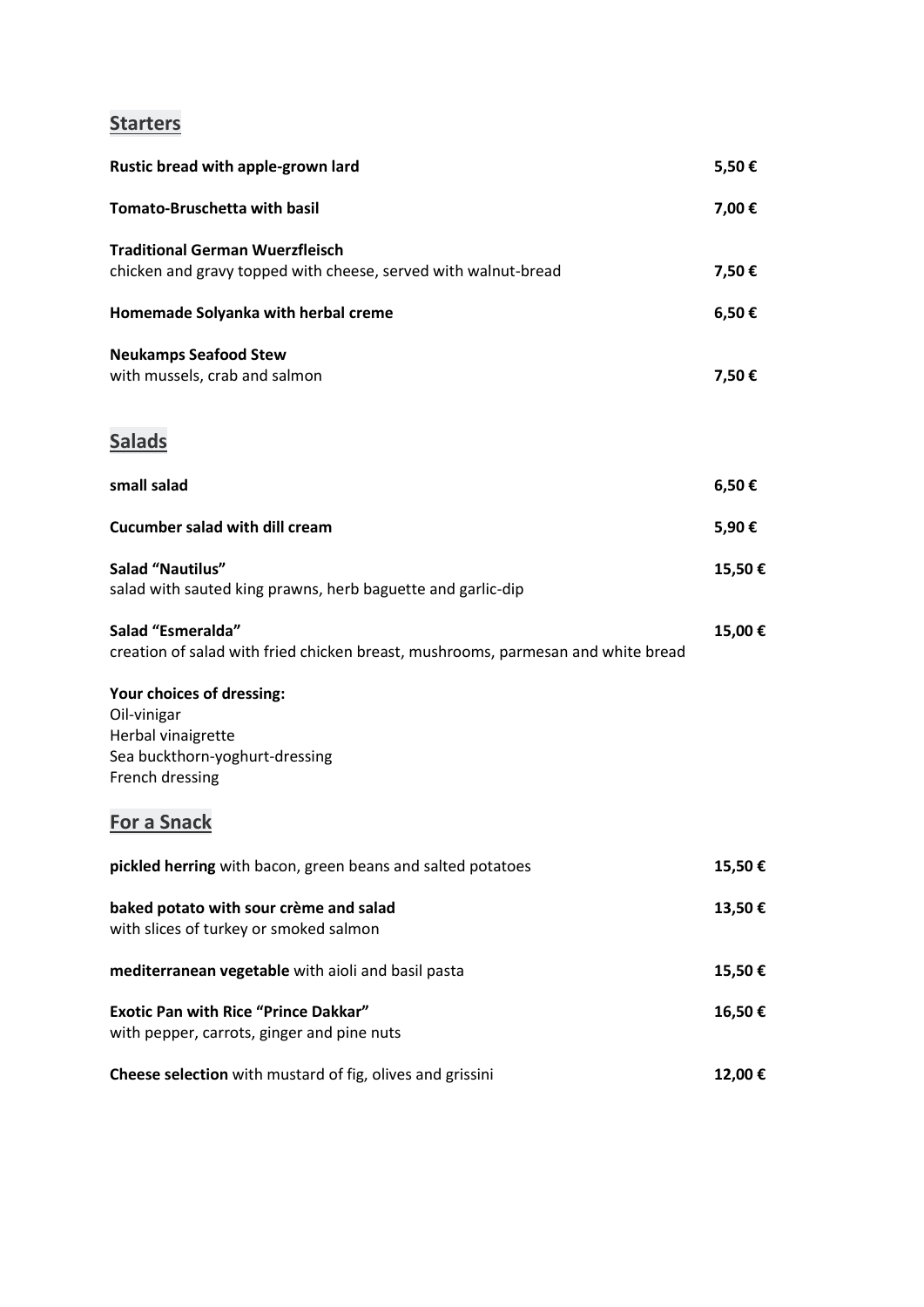## **Fish**

| Sour pickled herring with salad and mashed potatoes                                                                                                                                  | 15,50€       |
|--------------------------------------------------------------------------------------------------------------------------------------------------------------------------------------|--------------|
| Homemade pickled Pepper Herring based on an old Neukamp fisherman's wife's original recipe,<br>with pan fried potatoes and a selection of homemade salads                            | 16,50€       |
| Gourmet fish pot 3 kinds of steamed fish in turmeric-sauce,<br>with shellfisch and king prawns gratinated and rice                                                                   | 21,00€       |
| Cod-fillet baked in beer batter<br>with sweet-sour-sauce, salt potatoes and iceberg-orange-salad                                                                                     | 22,00€       |
| Neukamps fish pot 3 kinds of steamed fish<br>with mushroom, onions, braised cucumber and cherry tomatoes with roasted potatoes                                                       | 24,00€       |
| steamed filet of salmon with pernod-cream-sauce, crabs, spinach and rice                                                                                                             | 25,00€       |
| Fillet of Zander with sea-retch crust,<br>white wine sauce, glazed carrots and herb potatoes                                                                                         | 24,00€       |
| Black tiger king prawns sautéed in olive oil<br>with slices of vegetable and basil-pesto-noodles                                                                                     | 22,00€       |
| "Rügener Pannfisch"<br>fried fillet of cod with roasted potatoes, gratinated with mustard sauce, salad                                                                               | 24,00€       |
| <b>Fried Fillet of halibut</b><br>cauliflower, romanesque, bearner sauce and salted potatoes                                                                                         | 25,00€       |
| Gourmet fish platter (serve for 2 or more)<br>a selection of fried fish fillets, served with green shellfish and sautéed with king prawns,<br>grilled vegetable and duchess potatoes | p.P. 27,00 € |
| <b>Meat</b>                                                                                                                                                                          |              |
| fried chicken liver<br>with creamy sauce, tomatoes, herbs and mashed potatoes                                                                                                        | 17,00€       |
| Roast of suckling pig<br>with honey-apricot-sauce, sauerkraut and potato dumplings                                                                                                   | 19,50€       |
| Delicate pig's end with provencal sauce,<br>peas, cherry tomatoes und noddles                                                                                                        | 22,00€       |
| Curry "Bombay"<br>slices of turkey breast with curry sauce, pineapple, green asparagus and rice                                                                                      | 19,00€       |
| "Ned Lands Tiegel" - Western style<br>Steaks of beef, poultry and pork, Bean-mize-vegetable, wetsern potatoes and sour cream                                                         | 24,00€       |